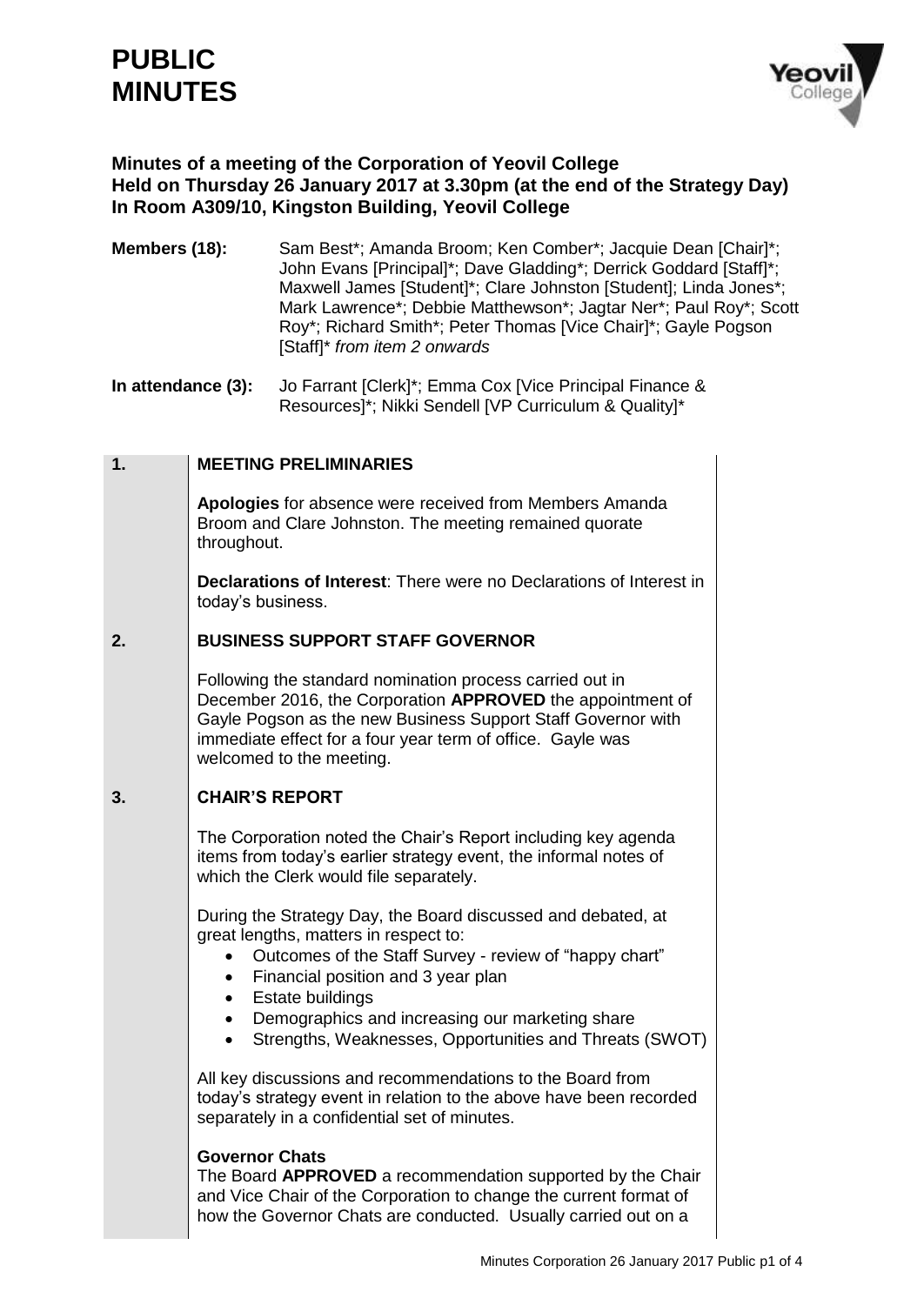one to one basis, the meetings will now be done via three small group discussions led by the Chair, Vice Chair and Board Member Debbie Matthewson. Individual meetings can be arranged for newly appointed members or for any Governor who wishes to express any matters that they would not feel comfortable addressing in a group discussion. The Clerk will contact all members outside of today's meeting with dates for group discussions. **MINUTES OF CORPORATION MEETINGS** The Board **APPROVED** the following minutes as correct records and the public minutes for website publication: 08 December 2016 Public 08 December 2016 Confidential 08 December 2016 Strictly Confidential – limited distribution All three sets of minutes were signed by the Chair. **MATTERS ARISING** The action and query sheet was **noted**, reviewed and updated. Actions were either complete, included elsewhere on today's agenda or being appropriately tracked and carried forward. **FINANCIAL Update including management accounts** Finance had been the subject of key sessions during today's strategy event. The Board rigorously reviewed the following reports: December Management Accounts 3 Year Financial Plan KPIs Informal notes from the Finance Group Meeting held on the 13 January 2017 All key discussions relating to this item have been recorded separately in a confidential set of minutes.

#### **7. PRINCIPAL'S REPORT**

**4.**

**5.**

**6.**

The Corporation **noted** the Principal's Report. On this occasion there was particular emphasis upon:

- Ofsted
- University of Somerset
- Teachers into Industry
- BU
- Night School
- KPIs

*Confidential minutes were recorded separately*

There were no strategic actions to approve within the report.

In addition, the Board also **noted** the Operating Statement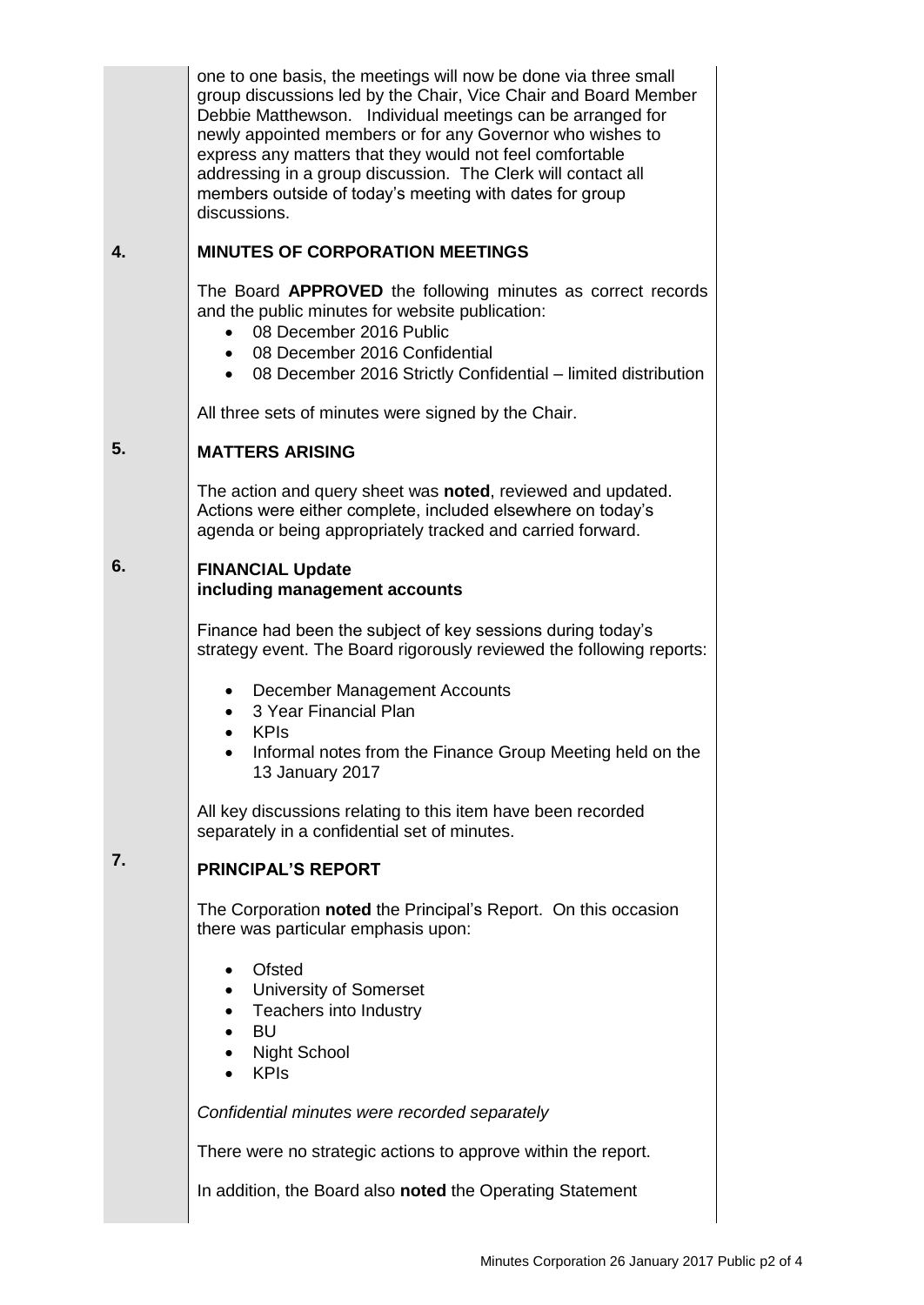## **TEACHING AND LEARNING**

#### **Window 2**

**8.**

**9.**

The Corporation **noted** the outcomes of the Lesson Observations (window 2) which had been completed on 03 December 2016. The report detailed grade profile, teaching and learning targets, use of ILT, re-observations and key themes.

Particular points noted whilst reviewing the report included:

- Targets for 2016/17:
	- 87% of all lessons to be graded good or better profile for the year to date is 88%;
	- 34% of lessons to be graded as outstanding profile for the year to date is 38%
	- Average learner score of  $8.5$  profile for the year to date is 8.48.
- Moderating exercises with assessors prior to the completion of window 3 to ensure teaching grades reflect in class performance

Window 3 noted as w/c 23 January to 03 February 2017. The Board will receive the outcomes of this window at its meeting on 23 March 2017.

#### **Target Setting 1**

The Board received an update from the Vice Principal Curriculum and Quality in respect to the outcomes of the Target Setting meetings that took place with curriculum managers in December 2016.

The Board noted the predicted success, retention and achievement rates for 16-18 and 19+ (excluding English and Maths) and 16-18 and 19+ (including English and Maths).

### **LEGAL, POLICY and REGULATORY MATTERS**

**a.** The Corporation **noted** a verbal update on Safeguarding and E&D matters presented by the Vice Principal Curriculum and Quality. The Board were informed of the number of incidents that have occurred to date since the start of the academic year and were also made aware that the severity of incidents has significantly increased. Etutorials are available for students on sexual health awareness, eating disorders and financial health. The Board were informed that 500 students recently attended a Health and Wellbeing event held in College and that the College will host a SEND Careers Fayre in March.

#### **b. Lead Governors Voice: Safeguarding and Equality & Diversity**

Sam Best, Safeguarding Lead Governor, informed the Board of the following:

- College received 98% pass rate on its annual Safeguarding Audit which was submitted to the Support Services Education on 11 November 2016;
- Substantial Assurance provided by Mazars LLP (Internal Auditors) following an audit of the College's arrangements for Safeguarding and Prevent;
- Clarity still needs to be sought on the Board's